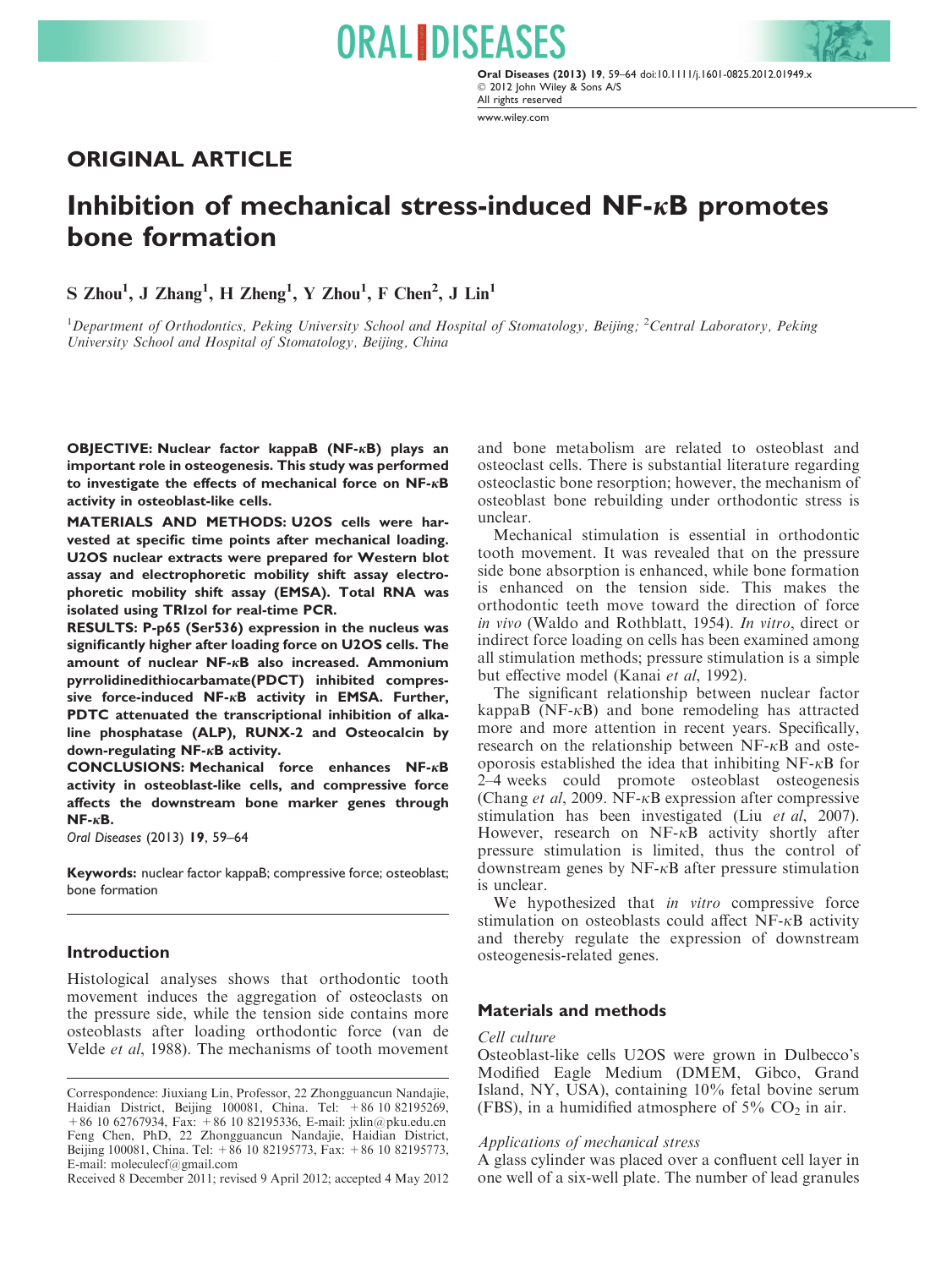placed in the cylinder controlled the compressive force, as using the uniform compression method similar to that described previously (Kanai et al, 1992; Kanzaki et al, 2002). Briefly, thin glass plates were placed over the confluent cell layers in the culture dishes. The compressive force was adjusted by adding lead weight to the glass plates. The stainless wire bridge was built up on the glass plates, so as not to touch the weight to the culture medium. The cells were subjected to  $1.0 \text{ g cm}^{-2}$  compressive force for 1, 4, 8, 12, or 24 h. As the control, by thin glass plates the cells were covered without lead weight. Compression force of this condition was  $0.1 \text{ g cm}^{-2}$ .

# Real-time polymerase chain reaction (real-time PCR)

Totol RNA was isolated by using the Trizol (Invitrogen, Grand Island, NY) and cDNA was prepared with RevertAid<sup>TM</sup> First Strand cDNA Synthesis Kit (Fermentas, Glen Burnie, MA), in accordance with the protocol's instructions. The primers were used as followed. GAPDH 5¢-TCCATGACAACTTTGGTA TCG-3', 5'-TGTAGCCAAATTCGTTGTCA-3' (Lee et al, 2007). Alkaline phosphatase (ALP) 5'-AGCA CTCCCACTTCATCTGGAA-3' 5'-GAGACCCAATA GGTAGTCCACATTG-3'(Zhang et al, 2010) Osteocalcin (OCN): 5'-AGGGCAGCGAGGTAGTGA-3' 5'-CC TGAAAGCCGATGTGGT-3' (Fan et al, 2007)RUNX-2: 5'-AGGAATGCGCCCTAAATCACT-3' 5'-ACCC AGAAGGCACAGACAGAAG-3¢ BSP: 5¢-GGCAG-TAGTGACTCATCCG-3' 5'-ATAGCCCAGTGTTG TAGCA-3' IL-1 $\beta$ : 5' -TGCGTGTTGAAAGATGAT AAG-3' 5'-TTGGGGAACTGGGCAGAC-3'(Chen et al, 2008) IL-6: 5'-CTCCAGAACAGATTTGAGAG-TAGTG-3' 5'-TTGTGGTTGGGTCAGGGGTG-3' COX-2: 5'- CGCTCAGGAAATAGAAACC-3' 5'-TCC GCCGTAGTCGGTGTACTCGTAG-3'.

# Nuclear extraction of protein from cultured cells

U2OS were harvested at specific time points after the mechanical loading. Nuclear extracts from U2OS were prepared using a Nuclear-Cytosol Extraction Kit (Fermentas, USA). The extracts were kept at  $-80^{\circ}$ C until use.

# Immunofluorescence assay

Cells were grown on cover slips in six-well dishes. After loading the force, cells were treated for 10 min with 4% formalin in phosphate buffered saline (PBS) (keep wet) and washed in three changes of PBS. Sections were blocked with 10% bovine serum for 1 h at room temperature, and then incubated with antiphosphorylated NF- $\kappa$ B p65 antibody (1:100 diluted in PBS containing  $1\%$  bovine serum) at  $4^{\circ}$ C overnight. On the next day, they were washed with PBS, the sections were incubated with fluorescein isothiocyanate-conjugated goat anti-rabbit secondary antibody (1:200). Nuclear DNA was stained with Hoechst 33342. The cover slips were mounted on microscope slides with Kaiser's glycerol gelatine and further analyzed using a laser scanning microscope (Olympus BH2- HLSH 100).

# Western blotting analysis

Nuclear and cytoplasmic protein  $(20 \mu g)$  underwent electrophoresis in 10% or 15% polyacrylamide gel with SDS and were transferred to NC membranes (Pall Filtron, Northborough, MA). Membranes were probed with the primary antibody (1:1000; antibodies to NF- $\kappa$ B(p65) (sc-8008; Santa Cruz, Santa Cruz Biotechnology, CA), phosphorylated p65 (Ser 536) (Cell Signaling) or Actin overnight at  $4^{\circ}$ C). After incubation with a horseradish peroxidase-conjugated secondary antibody (1:4000, goat anti-mouse IgG or goat anti-rabbit IgG) for 1 h at room temperature, the immunoreactive bands were visualized by enhanced chemiluminescence (ECL). Relative quantitation of ECL signal was detected by Fujifilm LAS-3000 Imaging System (Tokyo, Japan).

#### Electrophoretic mobility shift assay (EMSA) The  $NF-<sub>k</sub>B$ -binding motif (5'-AGTTGAGGGGACT)TTCCCAGGC-3<sup>'</sup>) was contained in the 3' biotin-



Figure 1 Effects of compressive force on nuclear factor kappaB ( $NF-\kappa B$ ) activity. (a) Phosphorylated p65 intercellular distribution was analyzed by immunofluorescence. After compression loading, p65 was translocated into the nucleus. (b) Western blot analysis of p65 and phosphorylated p65 from U2OS cell nuclear extracts treated with compressive force  $(1 \text{ g cm}^{-2})$  and harvested after 8 h. (c) NF- $\kappa$ B downstream cell signal factors IL-1 $\beta$ , IL-6, and COX-2 were determined by real-time PCR after loading force for 8 h. Statistical analysis was conducted using the Student's *t*-test. \*  $P < 0.05$ , \* \*  $P < 0.01$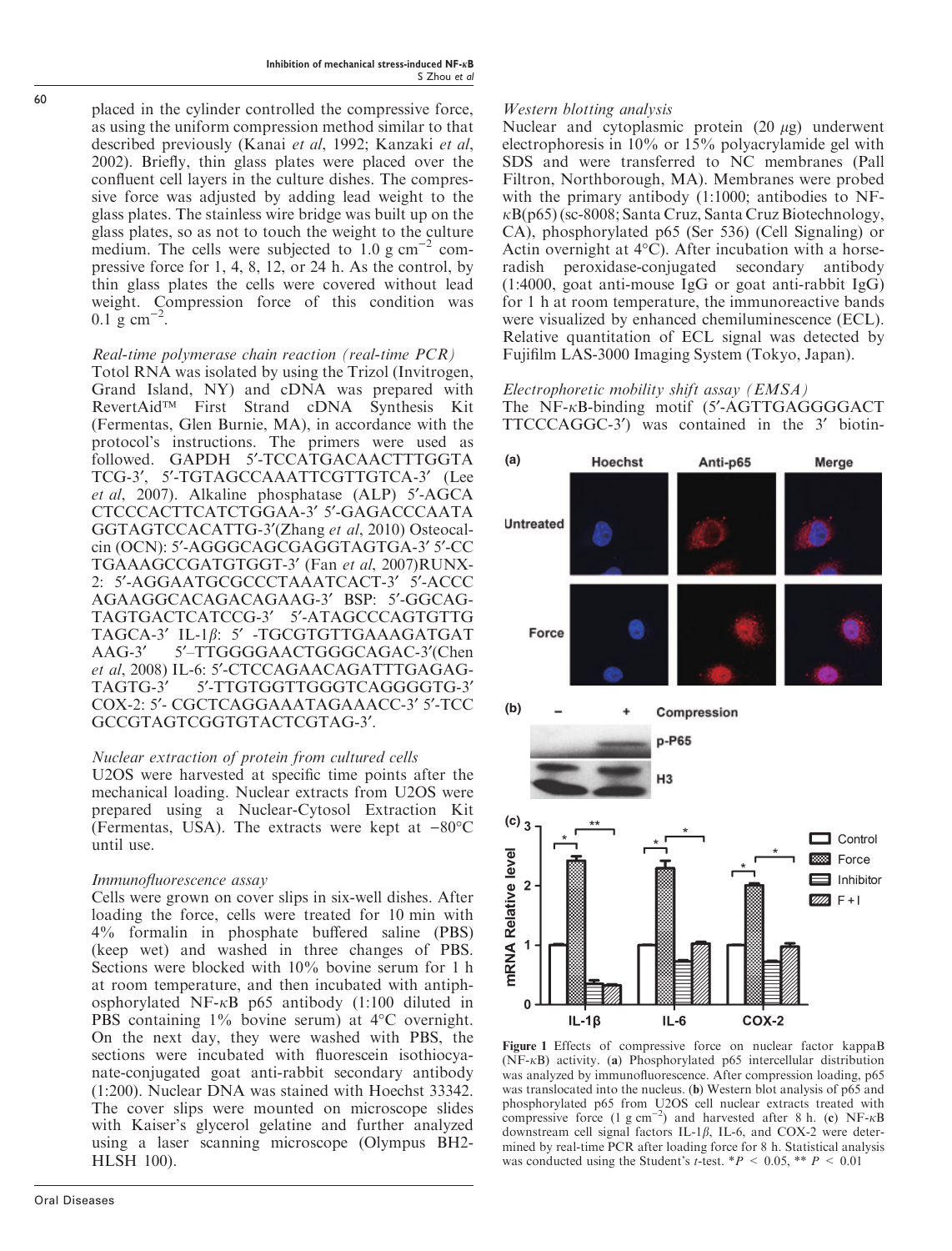labeled and unlabeled single-stranded oligonucleotides. Binding reaction was performed using the LightShift Chemiluminescent EMSA Kit (Pierce, Rockford, IL). The DNA-protein complex samples were analyzed on a 6% polyacrylamide gel.

#### Alkaline phosphatase activity and mineralization assay

Alkaline phosphatase activity and alizarin red mineralization staining were performed as described previously. Briefly, alkaline phosphatase activity was determined by Alkaline Phosphatase kit (Jiancheng, Nanjing, China) according to the manufacture's instructions. After 7 days of osteogenic differentiation, alkaline phosphatase activity was determined in cell lysates. For alizarin red staining, cells were fixed in 4% formalin for 15 min, washed, and then stained with 1% alizarin red for 30 min (Behr et al, 2011). Then, we used Leica DM2500M materials analysis microscope and Leica DFC450 digital color microscope camera to record the stain (Kiuchi et al, 2012).

#### Cell proliferation assay

Cell proliferation assay was performed by CloneSlect Imager (Genetix, Sunnyvale CA, USA) as previously described (Marques-Gallego et al, 2010). Briefly, after the application of 8 h compressive force or PDTC, U2OS cells were seeded at a density of  $\sim 8000$  cells per well in a 24-well plate. The plate was incubated for 72 h in complete DMEM with 10% FBS. And cells were observed every 24 h.



Figure 2 Effects of PDTC and compressive force  $(1 g cm^{-2})$  on nuclear factor kappaB (NF- $\kappa$ B) DNA-binding activity. Electrophoretic mobility shift assay (EMSA) showed that DNA-binding activity of NF- $\kappa$ B in U2OS cells was potentiated by compressive force. NF- $\kappa$ B activation was examined with EMSA after the induction of force for 8 h. PDTC decreased  $NF-\kappa B$  activity. Note: excessive unlabeled probes completely blocked the formation of DNA-binding complexes

### Results

#### Effect of compressive force on  $NF$ - $\kappa B$  activity in osteoblast-like cells

Mechanical force promotes  $NF-\kappa B$  expression in osteoblast-like cells (Kaneuji et al, 2011). Our first aim was to investigate  $NF-\kappa B$  activity after compressive force loading on the osteoblast-like cells U2OS. In this study, we determined NF- $\kappa$ B nuclear translocation (Figure 1a) and the expression of  $NF-\kappa B$  and phosphorylated p65. The results showed that after force loading, the amount of  $NF-\kappa B$  located in the nucleus increased. Further, we determined phosphorylated p65 protein levels from nuclear U2OS extracts after 8 h force treatment (Figure 1b). Nuclear p-p65 expression was significantly higher after force loading; p65 was not significantly different between the two groups. And the NF- $\kappa$ B downstream cell signal reactions such as IL-1 $\beta$ , IL-6, and COX-2 were determined too. After stimulated by the force, the mRNA level of IL-1 $\beta$ , IL-6, and COX-2 were significantly increased. In contrast, after treating the U2OS cells with PDTC (ammonium pyrrolidinedithiocarbamate; 100  $\mu$ M) for 1 h in advance, when loading the mechanical force, the mRNA level of IL-1 $\beta$ , IL-6, and COX-2 did not show any significant increase (Figure 1c).

PDTC inhibited compressive force-induced  $NF$ - $\kappa$ B activity U2OS cells were incubated with PDTC (100  $\mu$ M) for 1 h and then loaded with compressive force (Ozaki et al, 1997; Cui et al, 2010). As shown by the electrophoretic mobility shift assay (EMSA; Figure 2),



Figure 3 PDTC inhibited compressive force-induced nuclear factor kappaB (NF- $\kappa$ B) activity. (a) Western blot analysis for expression of p65 and phosphorylated p65 from U2OS cell nuclear extracts treated with PDTC for 1 h and then loaded with compressive force and harvested after 8 h. (b) Western blot analysis for expression of p65 and phosphorylated p65 from U2OS cell cytosolic extracts treated with PDTC for 1 h and then loaded with compressive force and harvested after 8 h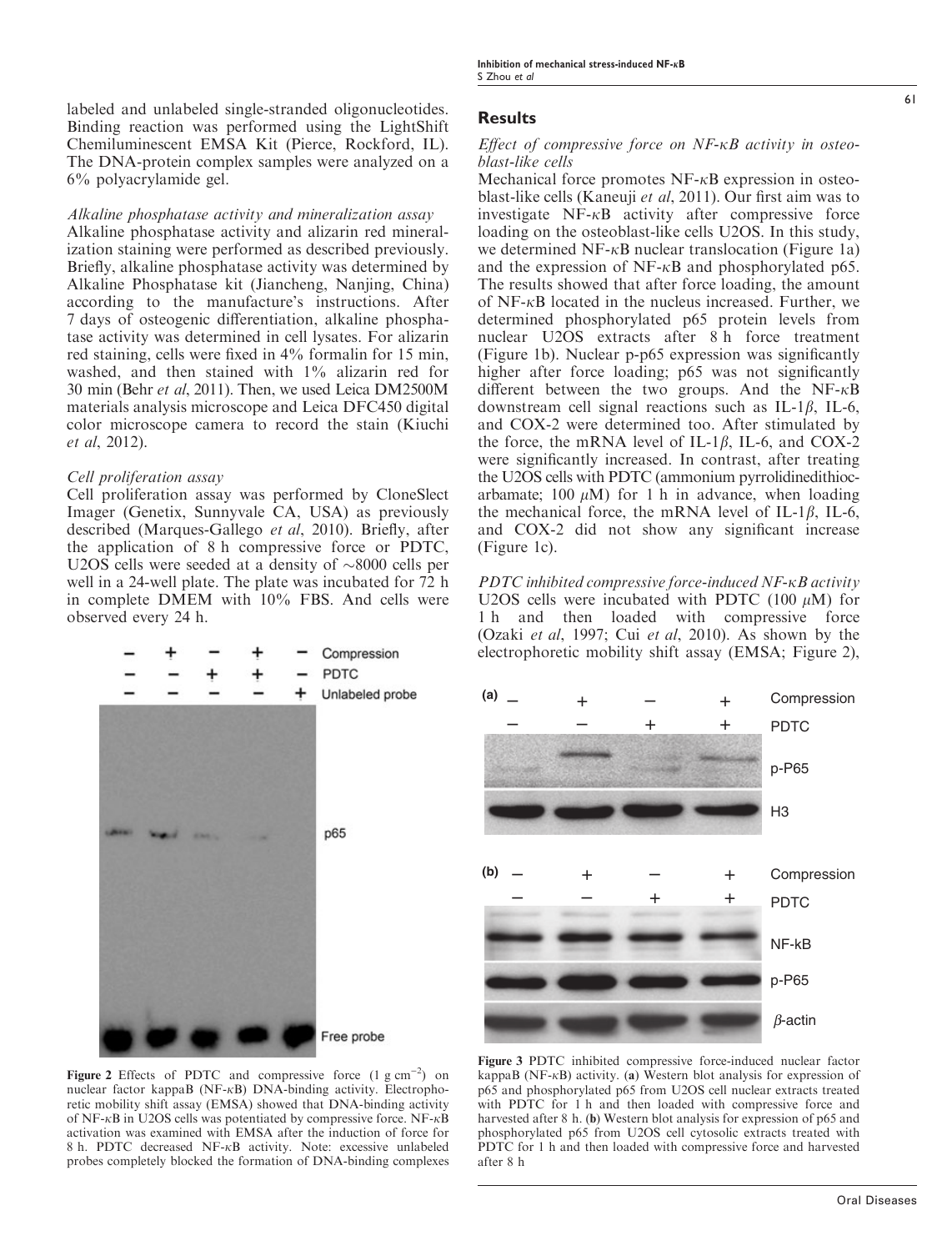$NF-\kappa B$  DNA-binding activity in U2OS cells was potentiated by compressive force, and the inhibitor PDTC significantly decreased  $NF-\kappa B$  DNA-binding activity. Moreover, phosphorylated p65 expression from nuclear extracts reconfirmed these results. However, the difference in p65 expression between groups was not remarkable (Figure 3a). Expression of p65 and phosphorylated p65 from cytosolic extracts was not markedly changed by compression or PDTC (Figure 3b).

### Effects of compressive force and PDTC on U2OS cells

We first examined whether compressive force could suppress osteogenesis in U2OS cells. Therefore, alkaline phosphatase (ALP), OCN, RUNX-2, and BSP were determined to examine the osteogenesis activity. As shown in Figure 4a, ALP, OCN, and RUNX-2 transcription was significantly attenuated after loading force. But after  $N_F$ - $\kappa$ B activity was inhibited by PDTC, the transcription of ALP, OCN, and RUNX-2 were rescued. The results showed that inhibiting  $NF-\kappa B$ activity potentiated ALP, OCN, and RUNX-2 transcription (Figure 4b). We also examined osteogenesis by determining alkaline phosphatase activity and alizarin red staining. Figure  $4c,d$  show that inhibiting NF- $\kappa$ B activity increased alkaline phosphatase activity and calcium deposition after force stimulation. Moreover, to verify whether compressive force or PDTC would affect the proliferation of U2OS cells, we observed four groups including 0, 24, 48, and 72 h after stimulating. Figure 4e shows that there were no significant differences in cell proliferation among the four groups, in which cells were treated differently (Control, Force, Inhibitor and Force + inhibitor).

# **Discussion**

Bone remodeling is an essential process during orthodontic tooth movement. It ensures that the tooth remains stable after moving to a new position (King et al, 1997). Although it was reported that mechanical force mediated osteogenesis, the mechanism was unclear. In our study, we demonstrated that mechanical force promoted the expression, nuclear translocation, and DNA-binding activity of NF-kB (EMSA). These results indicate that mechanical force affected osteogenesis via the NF-kB pathway.

Nuclear factor kappaB is associated with osteoclast activity and bone absorption (Xiong et al, 2011). There is also a relationship between  $NF-\kappa B$  and osteoblast activity. However, whether the loading of orthodontic force could activate  $NF-\kappa B$  and affect osteogenesis accordingly is our area of interest. We verified that osteoblast activity was reduced after  $NF-\kappa B$  activation.



Figure 4 (a) Compressive force attenuated transcription of potential nuclear factor kappaB (NF- $\kappa$ B) target genes in U2OS cells. alkaline phosphatase (ALP), osteocalcin (OCN) and RUNX-2 transcriptions were examined with real-time PCR after force loading for 0, 4, 8, 12, or 24 h. The mRNA expression of these genes was significantly attenuated in the 4, 8, 12, and 24 h groups.  $*P < 0.05$  vs control group,  $*P < 0.01$  vs control group. (b) Inhibiting  $NF-\kappa B$  activity potentiated transcription of ALP, OCN, and RUNX-2 as determined by real-time PCR after force loading for 8 h.  $*P < 0.05$ , \*\* P < 0.01. (c) Inhibiting NF- $\kappa$ B activity increased alkaline phosphatase activity.  $*P < 0.05$ . (d) Leica DM2500M materials analysis microscope  $(10 \times 10)$  and Leica DFC450 digital color microscope camera were used to record the stain, alizarin red staining revealed decreases on treating force to U2OS cells for 8 h. While after inhibiting NF-kB, no significant differences was found. (e) No significant differences in cell proliferation after compressive force loading or PDTC for 0, 24, 48, and 72 h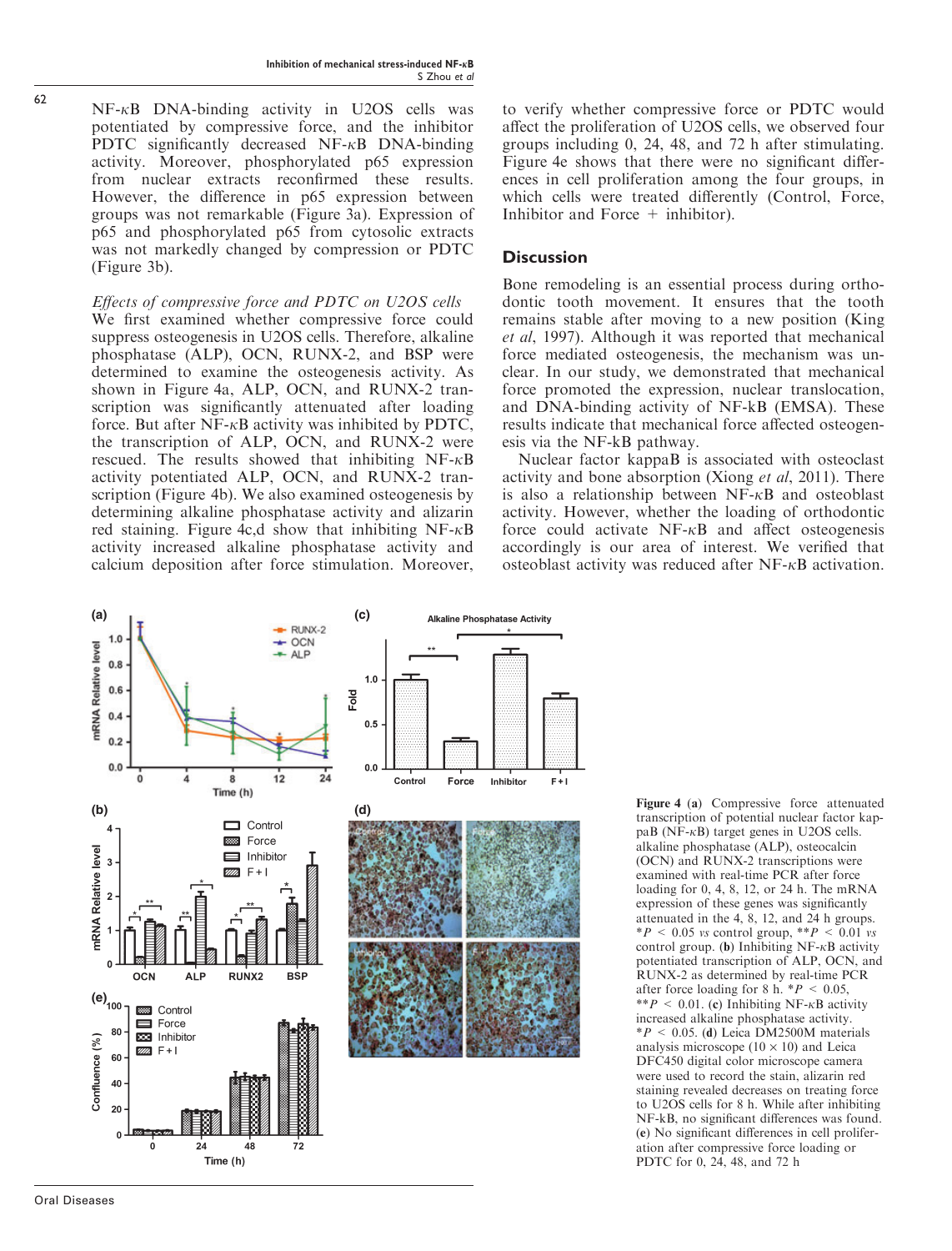Nuclear factor kappaB is one of many nuclear transcription factors observed in osteoblasts after loading mechanical force stimulation. It was reported that, after loading mechanical force, RANK/RANKL (Fan et al, 2006; Rubin et al, 2006), RUNX-2 (Hesse et al, 2010), MAPK-ERK (Fan et al, 2006; Liu and Li, 2010), and other pathways could all directly or indirectly influence changes in osteoblast activity. There are cross talks between these pathways, and collectively they regulate osteogenesis activity (Baeza-Raja and Munoz-Canoves, 2004). Variation in  $NF-\kappa B$  activity could lead to changes in osteogenesis activity. However, this experiment did not touch upon whether  $NF-\kappa B$  activated the transcription and translation process of ALP directly or indirectly.

The process of *in vivo* force loading was simulated through mechanical force stimulation in vitro to investigate the variation in bone rebuilt after loading force. Researchers have applied static pressure, fluid shear stress (Young et al, 2010), distractive forces, vibration force (Lau et al, 2010), or combined forces (Sittichockechaiwut et al, 2009), with different levels and frequency of force; the corresponding bone rebuilding effects vary as well (Liu et al, 2007). In this study, we chose to apply a force loading method that was simple and inexpensive but effective, and whose force value could be adjusted randomly as the stimulating factor.

The phosphorylation of different serines could indicate different things. P65 (Ser536), which is phosphorylated on serine 536, can enhance p65 transactivation potential (Viatour, Merville et al 2005; Moreno, Sobotzik et al 2010). In this study, we detected a reaction of p65 (Ser536) to mechanical stimulation in osteoblast nuclear extracts (Figures 1b and 2b). This also demonstrated that p65 activity could be effectively changed after loading pressure stimulation on osteoblasts, thereby regulating upstream osteoblast function. While the changes of p65 in the cytosol extractions after stimulation were not obvious, the reason could be that the pressure stimulation and inhibition of PDTC inhibitor affect mainly the changes of NF-kB activity, instead of its expression.

Nuclear factor kappaB is associated with osteogenesis because of bone mass changes observed in 3-week-old  $NF-kB^{-/-}$  mice(Chang *et al*, 2009). To determine whether short-term osteogenesis was affected by NFkB, we examined a series of bone marker genes (i.e., ALP, OCN, RUNX-2, and BSP). We found that after loading force, all bone marker genes except BSP (i.e., ALP, OCN, and RUNX-2) were mediated by NF-kB. This indicated that NF-kB partly affected osteogenesis pathways and markers.

In addition, inflammatory factors directly related to NF-kB, such as IL-6 and IL-1 (Barnes and Karin, 1997) underwent significant changes, owing to mechanical force stimulation; these inflammatory factors could also be the major factors that caused osteogenetic changes.

Although we extensively examined downstream signals related to osteogenic changes caused by mechanical force on NF-kB, changes in upstream signaling owing to mechanical force on NF-kB are still unknown. It is also unclear whether NF-kB regulation on osteogenesis signals, such as ALP and RUNX-2, constitute an indirect transcriptional regulation achieved via inflammatory factors such as IL-6. These questions provide direction for our further investigations.

#### Acknowledgements

The authors would also like to acknowledge the funding by Peking University School of Stomatology (PKUSS20110301).

#### Author contributions

J. Lin and F. Chen had full access to all of the data in the study and take responsibility for the integrity of the data and the accuracy of the data analysis.

#### **References**

- Baeza-Raja B, Munoz-Canoves P (2004). p38 MAPK-induced nuclear factor-kappaB activity is required for skeletal muscle differentiation: role of interleukin-6. Mol Biol Cell 15: 2013–2026.
- Barnes PJ, Karin M (1997). Nuclear factor-kappaB: a pivotal transcription factor in chronic inflammatory diseases. N Engl J Med 336: 1066–1071.
- Behr B, Tang C, Germann G, Longaker MT, Quarto N (2011). Locally applied vascular endothelial growth factor A increases the osteogenic healing capacity of human adipose-derived stem cells by promoting osteogenic and endothelial differentiation. Stem Cells 29: 286–296.
- Chang J, Wang Z et al (2009). Inhibition of osteoblastic bone formation by nuclear factor-kappaB. Nat Med 15: 682–689.
- Chen S, Zhang M et al (2008). Oligo-microarray analysis reveals the role of cyclophilin A in drug resistance. Cancer Chemother Pharmacol 61: 459–469.
- Cui JG, Li YY et al (2010). Differential regulation of interleukin-1 receptor-associated kinase-1 (IRAK-1) and IRAK-2 by microRNA-146a and NF-kappaB in stressed human astroglial cells and in Alzheimer disease. J Biol Chem 285: 38951–38960.
- Fan X, Rahnert JA et al (2006). Response to mechanical strain in an immortalized pre-osteoblast cell is dependent on ERK1/2. J Cell Physiol 207: 454-460.
- Fan D, Chen Z et al (2007). Mechanistic roles of leptin in osteogenic stimulation in thoracic ligament flavum cells. J Biol Chem 282: 29958–29966.
- Hesse E, Saito H *et al* (2010). Zfp521 controls bone mass by HDAC3-dependent attenuation of Runx2 activity. J Cell Biol 191: 1271–1283.
- Kanai K, Nohara H, Hanada K (1992). Initial effects of continuously applied compressive stress to human periodontal ligament fibroblasts. J Jpn Orthod Soc 51: 153–163.
- Kaneuji T, Ariyoshi W et al (2011). Mechanisms involved in regulation of osteoclastic differentiation by mechanical stress-loaded osteoblasts. Biochem Biophys Res Commun 408: 103–109.
- Kanzaki H, Chiba M, Shimizu Y, Mitani H (2002). Periodontal ligament cells under mechanical stress induce osteoclastogenesis by receptor activator of nuclear factor kappaB ligand up-regulation via prostaglandin E2 synthesis. J Bone Miner Res 17: 210–220.